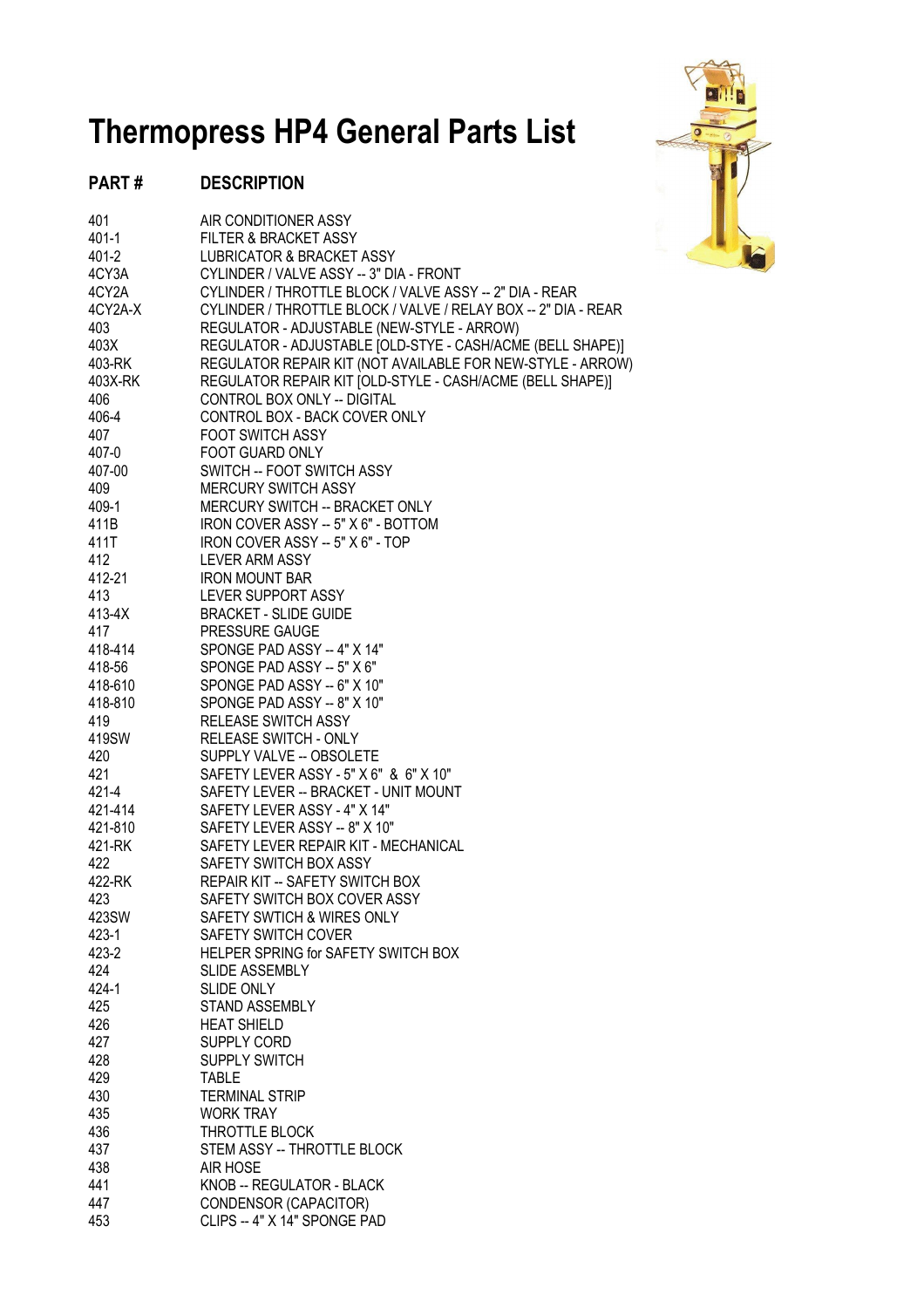| 460              | <b>OUTLET -- REAR - CYLINDER</b>                                        |
|------------------|-------------------------------------------------------------------------|
| 461              | <b>OUTLET -- FRONT - CYLINDER</b>                                       |
| 462              | <b>OUTLET -- FOOT SWITCH</b>                                            |
| 465-414          | TFG PAD COVER -- 4" X 14"                                               |
| 465-56           | TFG PAD COVER -- 5" X 6"                                                |
| 465-610          | TFG PAD COVER -- 6" X 10"                                               |
| 466-414          | TFG IRON COVER -- 4" X 14"                                              |
| 466-56           | TFG IRON COVER -- 5" X 6"                                               |
| 466-610          | TFG IRON COVER -- 6" X 10"                                              |
| 466-810          | TFG IRON COVER -- 8" X 10"                                              |
| 474              | ADAPTER PLATE -- TOP                                                    |
| 475              | <b>ADAPTER PLATE -- BOTTOM</b>                                          |
| 499              | <b>BENCH MOUNTING PLATE</b>                                             |
| 4CY2             | CYLINDER ASSY ONLY -- 2" DIA - REAR                                     |
| 4CY2-1           | <b>CYLINDER HEAD ONLY</b>                                               |
| 4CY2-4           | FEED TUBE ASSY -- 2" DIA - REAR                                         |
| 4CY2-P           | PISTON / PISTON ROD ASSY -- CYLINDER - 2" DIA - REAR                    |
| 4CY2-RK          | REPAIR KIT -- CYLINDER - 2" DIA - REAR                                  |
| 4CY2A            | CYLINDER - 2" DIA / THROTTLE BLOCK / VALVE ASSY - REAR                  |
| 4CY2A-X          | CYLINDER - 2" DIA / THROTTLE BLOCK / RELAY BOX / VALVE ASSY - REAR      |
| 4CY3             | CYLINDER ASSY -- 3" DIA - FRONT                                         |
| 4CY3-F           | FEED TUBE ASSY -- 3" DIA - FRONT                                        |
| 4CY3-P           | PISTON / PISTON ROD ASSY -- CYLINDER - 3" DIA - FRONT                   |
| 4CY3-RK          | REPAIR KIT -- CYLINDER - 3" DIA - FRONT                                 |
| 4CY3A            | CYLINDER - 3" DIA / VALVE ASSY - FRONT                                  |
| <b>B-81</b>      | WIPER RING (front cylinder assy)                                        |
| E410414B         | IRON ASSY -- 240V - 4" X 14" - BOTTOM - STANDARD (w/thermostat)         |
| E410414BD        | IRON ASSY -- 240 V - 4" X 14" - BOTTOM - DTC                            |
| E410414T         | IRON ASSY -- 240V - 4" X 14" - TOP - STANDARD (w/thermostat)            |
| E410414TD        | IRON ASSY -- 240V - 4" X 14" - TOP - DTC                                |
| E41056B          | IRON ASSY -- 240V - 5" X 6" - BOTTOM - STANDARD (w/thermostat)          |
| E41056BD         | IRON ASSY -- 240V - 5" X 6" - BOTTOM - DTC                              |
| E41056BL         | IRON ASSY -- 240V - 5" X 6" - BOTTOM w/LIMIT CONTROL                    |
| E41056T          | IRON ASSY -- 240V - 5" X 6" - TOP - STANDARD (w/thermostat)             |
| E41056TD         | IRON ASSY -- 240V - 5" X 6" - TOP - DTC                                 |
| E41056TL         | IRON ASSY -- 240V - 5" X 6" - TOP w/LIMIT CONTROL                       |
| E410610B         | IRON ASSY -- 240V - 6" X 10" - BOTTOM - STANDARD (w/thermostat)         |
| E410610BD        | IRON ASSY -- 240V - 6" X 10" - BOTTOM - DTC                             |
| E410610T         | IRON ASSY -- 240V - 6" X 10" - TOP - STANDARD (w/thermostat)            |
| E410610TD        | IRON ASSY -- 240V - 6" X 10" - TOP - DTC                                |
| E410810BD        | IRON ASSY -- 240V - 8" X 10" - BOTTOM - DTC                             |
| E410810BX        | IRON ASSY -- 8" X 10" - NO HEAT                                         |
| E410810TD        | IRON ASSY -- 240V - 8" X 10" - TOP - DTC                                |
| E432             | TIMER ASSY - 240V - 5 PIN MECHANICAL - 45 SECONDS                       |
| E439             | VALVE ASSY -- 240V - FRONT                                              |
| E444             | VALVE ASSY -- 240V - REAR                                               |
| E452             | TIMER ASSY - 240V - 6 PIN SOLID STATE UNIT - 45 SECONDS                 |
| <b>EC10</b>      | PLUG -- MALE CAP ONLY - 2 WIRE                                          |
| EC <sub>11</sub> | RECEPTACLE -- 2 WIRE - NO PIN - FRONT CYLINDER                          |
| EC <sub>12</sub> | PLUG -- MALE CAP - 3 WIRE - SOLID PIN                                   |
| EC <sub>14</sub> | PLUG -- MALE CAP - 3 WIRE - HOLLOW PIN                                  |
| EC <sub>15</sub> | RECEPTACLE -- 3 WIRE - REAR CYLINDER                                    |
| ET20             | TIMER ONLY -- 240V - 6 PIN - 45 SECONDS - Non-Returnable/Non-Refundable |
| ET21             | TIMER ONLY -- 240V - 5 PIN - 45 SECONDS - Non-Returnable/Non-Refundable |
| ET50             | TIMER ONLY -- DIGITAL - WITH SOCKET                                     |
| ET50-1           | TIMER ONLY -- DIGITAL - WITHOUT SOCKET                                  |
| ET50-2           | TIMER ONLY -- DIGITAL - SOCKET ONLY                                     |
| <b>FIL-10B</b>   | FILTER -- POLYCARBONATE BOWL & O-RINGS                                  |
| <b>FIL-10E</b>   | FILTER -- BRONZE ELEMENT ONLY                                           |
| G1, G2, G3       | <b>GASKETS</b>                                                          |
| K10              | KNOB -- TIMER - SKIRTED POINTER - BLACK                                 |
| K11              | KNOB -- REGULATOR - BLACK                                               |
| K12              | KNOB -- RELEASE SWITCH - RED                                            |
|                  |                                                                         |